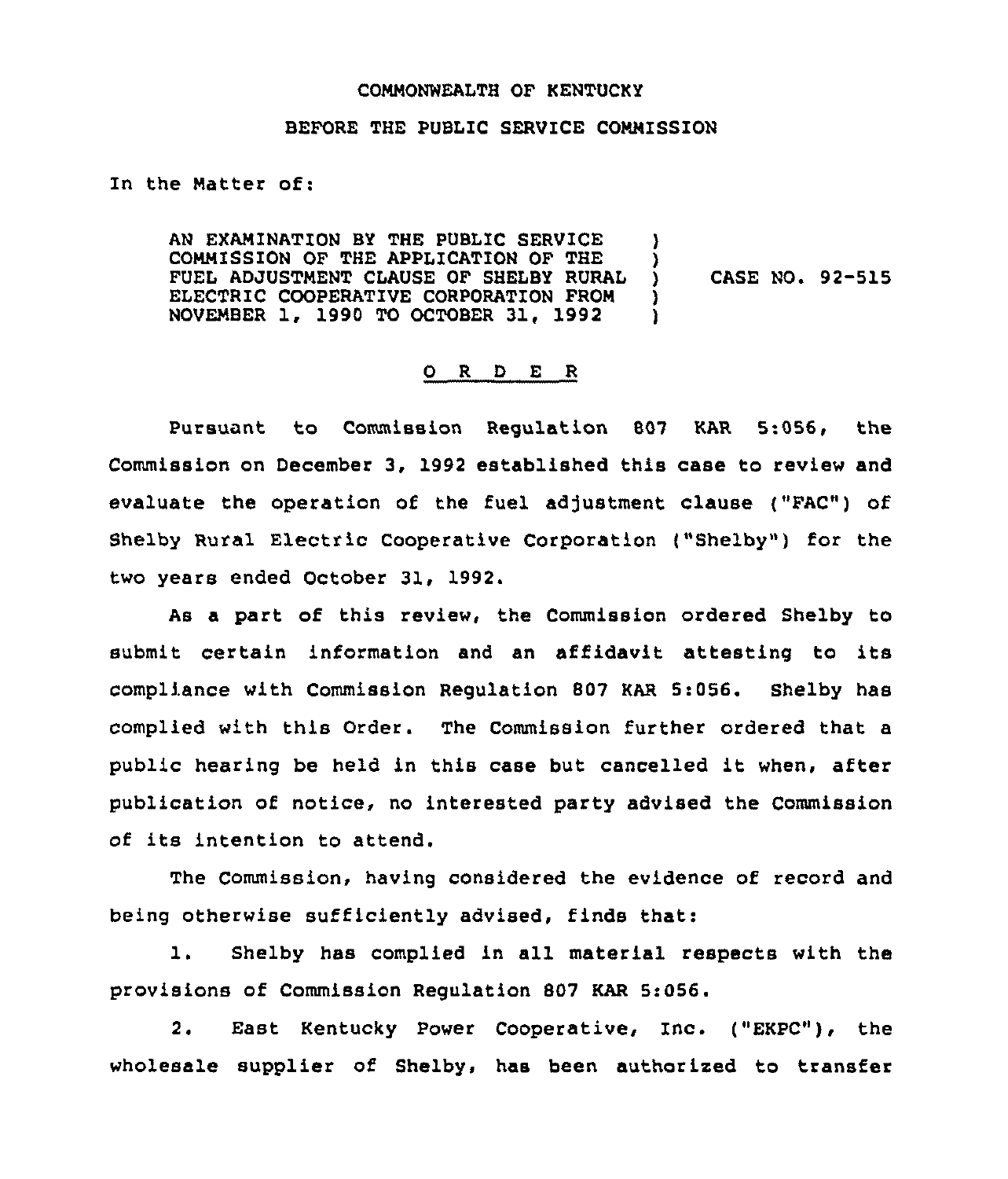(roll-in) <sup>a</sup> 0.31 mills per Kwh decrease in its base fuel cost to its base rates.'.

 $\overline{3}$ . Shelby should be authorized to transfer (roll-in) a 0.33 mills per Kwh decrease in its base fuel costs to its base rates to reflect, as adjusted for line loss, the transfer of a 0.31 mills per Kwh decrease in EKPC's base rates and this can best be accomplished by a negative energy adder to each Kwh sold.

4. The rates and charges in Appendix A, attached hereto and incorporated herein, are fair, just, and reasonable, and reflect the transfer of fuel costs from the FAC to the base rate.

IT IS THEREFORE ORDEREO that:

1. The charges and credits applied by Shelby through the FAC for the period from November 1, 1990 to October 31, 1992 be and they hereby are approved.

2. Shelby be and it hereby is authorized to transfer to base rates those fuel costs (as adjusted for line-loss) rolled-in by EKPC from its FAC to its base rates.

3. The rates in Appendix <sup>A</sup> are approved for service rendered by Shelby on and after Nay 1, 1993.

4. Within 30 days of the date of this Order, Shelby shall file with the Commission revised tariff sheets Betting out the rates approved herein.

Case No. 92-491, An Examination by the Public Service  $\mathbf{1}$ Commission of the Application of the Fuel Adjustment Clause of East Kentucky Power Cooperative, Inc, From November 1, 1990 to October 31, 1992.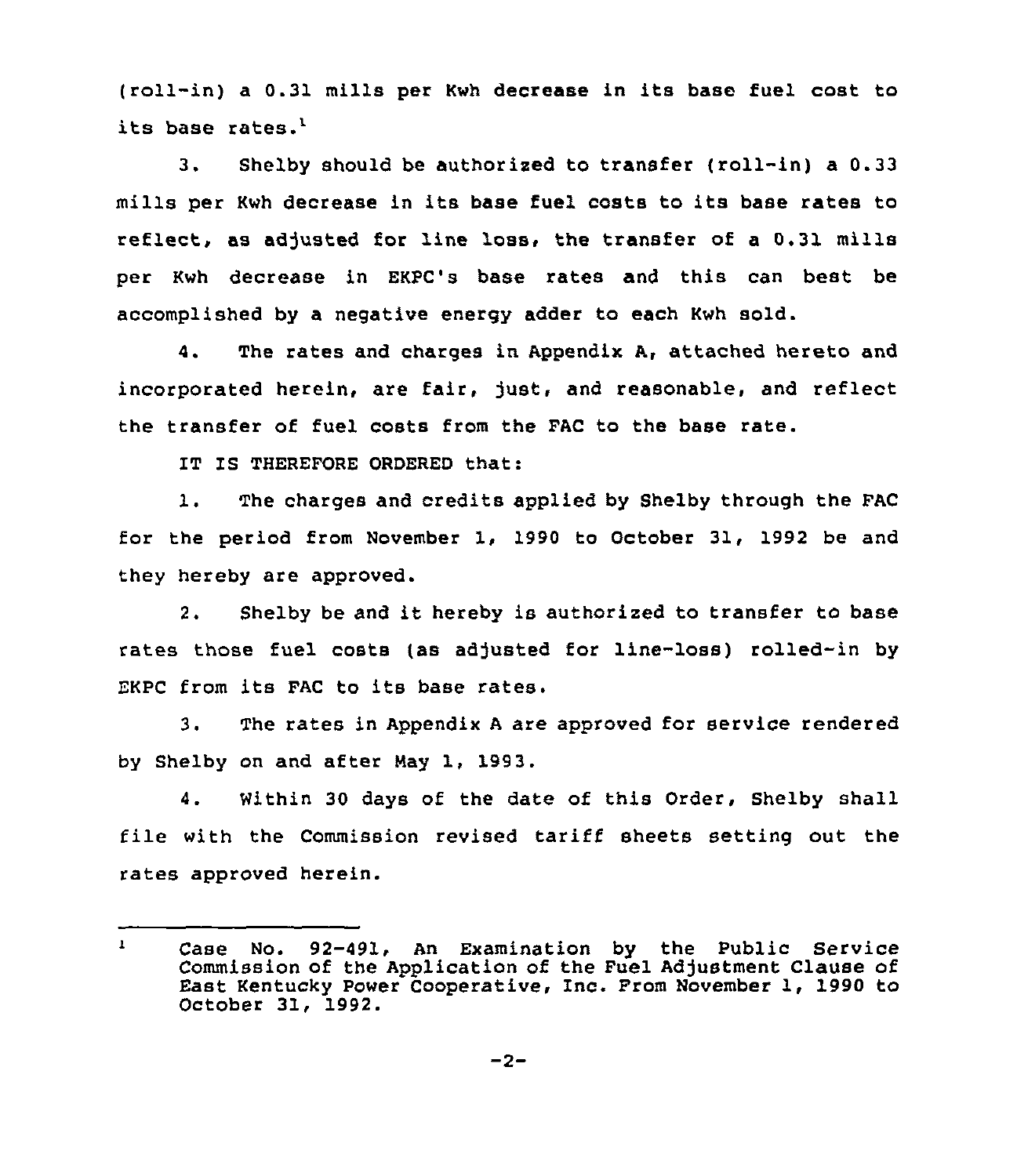Done at Frankfort, Kentucky, this 5th day of April, 1993.

PUBLIC SERVICE COMMISSION

PUBLIC<br>Chairma Thomas III Dame

Comm

ATTEST:

 $\perp$   $\circ$ 

Executive Director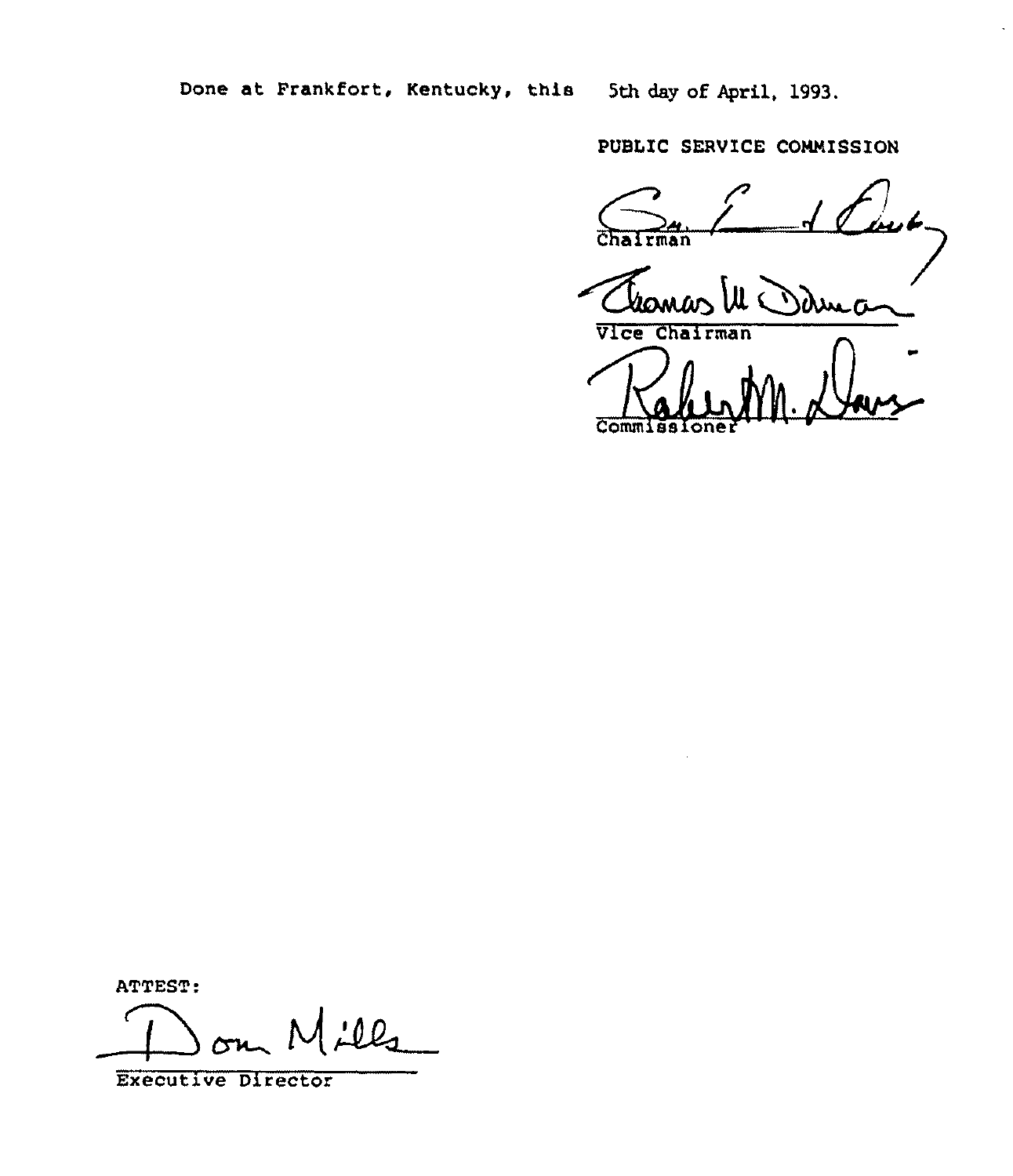#### APPENDIX A

APPENDIX TO AN ORDER OF THE KENTUCKY PUBLIC SERVICE COMMISSION IN CASE NO. 92-515 DATED April 5, 1993

The following rates and charges are prescribed for the customers in the area served by Shelby Rural Electric Cooperative Corporation. All other rates and charges not specifically mentioned herein shall remain the same as those in effect under authority of this Commission prior to the effective date of this Order.

## RATE 1 GENERAL SERVICE

## Rates:

### Enerqv Charqe:

| First                       |  | 600 KWH per month  | \$.07334 per KWH |  |
|-----------------------------|--|--------------------|------------------|--|
| Next                        |  | 1400 KWH per month | $.05843$ per KWH |  |
| All Over 2000 KWH per month |  |                    | .05711 per KWH   |  |

#### RATE 2 LARGE POWER SERVICE

### Rates:

## Enerqy Charqe:

| First                      |  | 100 KWH per month | \$.05184 per KWH |  |
|----------------------------|--|-------------------|------------------|--|
| Next                       |  | 100 KWH per month | $.04627$ per KWH |  |
| All Over 200 KWH per month |  |                   | .04071 per KWH   |  |

## RATE 3 OUTDOOR AND STREET LIGHTING SERVICE

## Rates:

| Type of Fixture      | Lumen Output      | Monthly Charge |  |  |
|----------------------|-------------------|----------------|--|--|
| Mercury Vapor or HPS | $7,000 - 10,000$  | S6.64          |  |  |
| Mercury Vapor or HPS | $20,000 - 30,000$ | \$9.42         |  |  |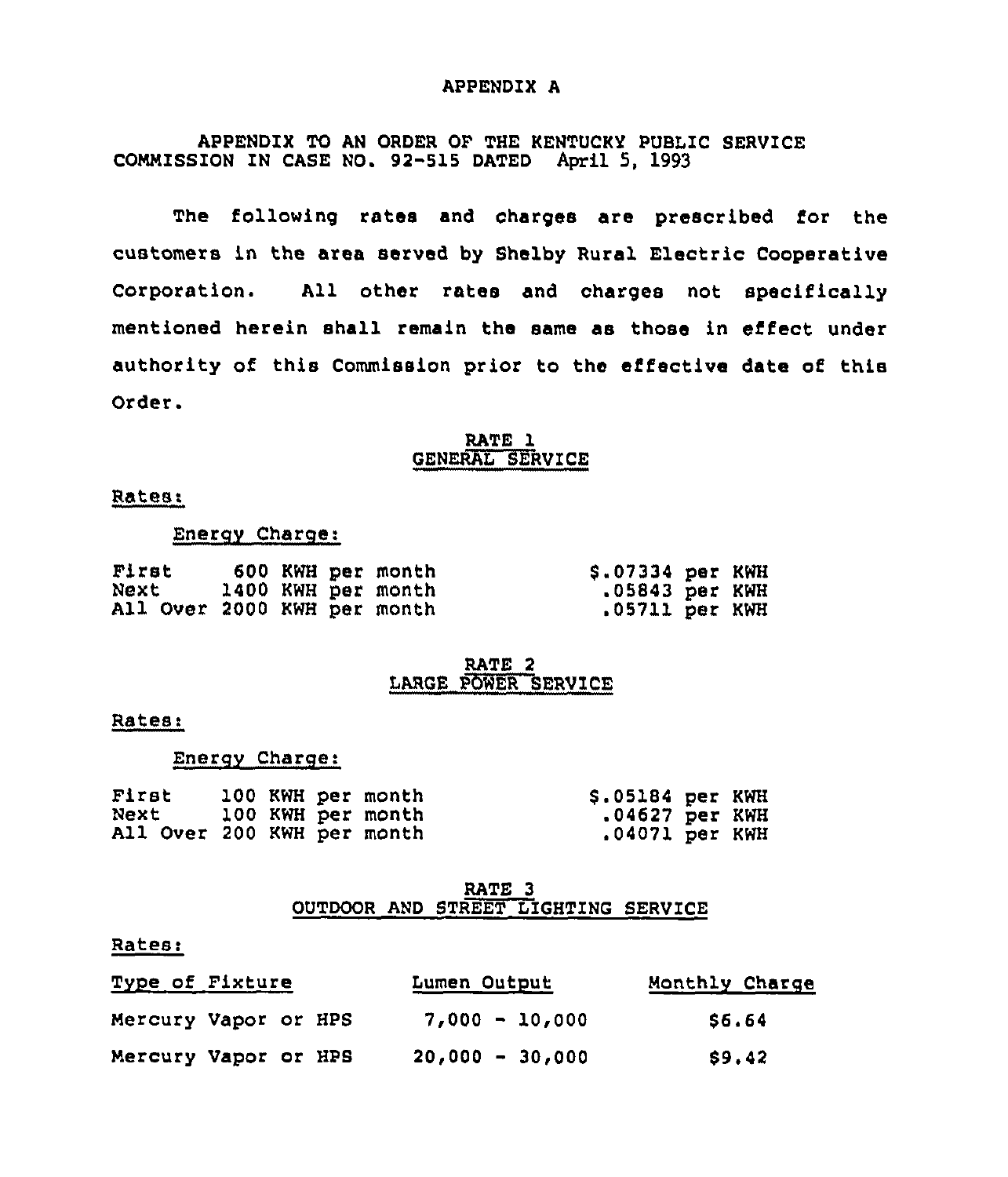# RATE 4 STANDBY POWER RATE

Rates:

## Energy Charge:

| First                          |  |  | 100 KWH per KW Demand | \$.04952 per KWH |  |
|--------------------------------|--|--|-----------------------|------------------|--|
| Next                           |  |  | 100 KWH per KW Demand | .04362 per KWH   |  |
| All Over 200 KWH per KW Demand |  |  |                       | .03775 per KWH   |  |

OFF-PEAK RETAIL MARKETING - ETS

#### Rates:

All KWH

\$ .03427 Per KWH

### LARGE INDUSTRIAL RATE SCHEDULE - B-1

### Rates:

All KWH

S.03150 Per KWH

### LARGE INDUSTRIAL RATE SCHEDULE -  $B-2$

#### Rates:

All KWH

#### 5.02650 Per KWH

LARGE INDUSTRIAL RATE SCHEDULE — B-3

## Rates:

All KWH \$ .02550 Per KWH

LARGE INDUSTRIAL RATE SCHEDULE — C-1

## Monthly Rate:

Energy Charge 5.03150 Per KWH

# LARGE INDUSTRIAL RATE SCHEDULE  $C-2$

Monthly Rate:

# Energy Charge 5.02650 Per KWH